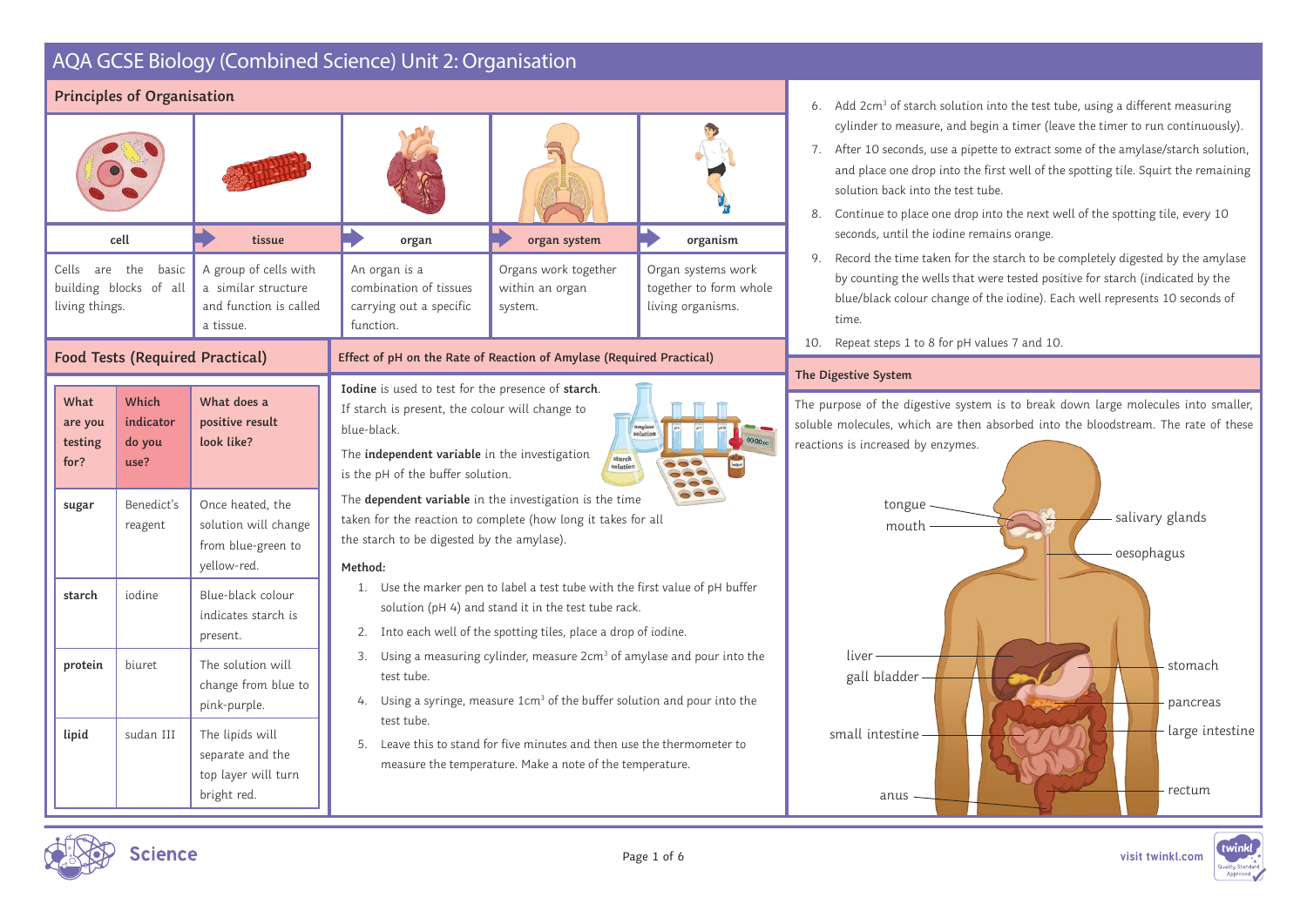#### **Enzymes**

An enzyme is a biological catalyst; enzymes speed up chemical reactions without being changed or used up.



This happens because the enzyme lowers the **activation energy** required for the reaction to occur. Enzymes are made up of chains of amino acids folded into a globular shape.

Enzymes have an **active site** which the **substrate** (reactants) fits into. Enzymes are very specific and will only catalyse one specific reaction. If the reactants are not the complimentary shape, the enzyme will not work for that reaction. Enzymes also work optimally at specific conditions of pH and temperature. In extremes of pH or temperature, the enzyme will **denature**. This means that the bonds holding together the 3D shape of the active site will break and the active shape will deform. The substrate will not be able to fit into the active site anymore and the enzyme cannot function.

| <b>Enzyme</b> | Reactant | Product                  |
|---------------|----------|--------------------------|
| amylase       | starch   | sugars (glucose)         |
| protease      | protein  | amino acids              |
| lipase        | lipid    | glycerol and fatty acids |

The products of digestion are used to build new carbohydrates and proteins and some of the glucose is used for respiration.

**Bile** is produced in the **liver** and stored in the gall bladder. It is an **alkaline** substance which **neutralises** the hydrochloric acid in the stomach. It also works to *emulsify* fats into small droplets. The fat droplets have a higher surface area and so the rate of their digestion by lipase is increased.

## **The Heart and Blood Vessels**

The **heart** is a large muscular organ which **pumps blood** carrying oxygen or waste products around the body. The **lungs** are the site of **gas exchange** where oxygen from the air is exchanged for waste carbon dioxide in the blood. Oxygen is used in the **respiration** reaction to release energy for the cells and carbon dioxide is made as a waste product during the reaction.

glucose + oxygen  $\longrightarrow$  carbon dioxide + water + [energy]



The three types of blood vessels, shown above, are each adapted to carry out their specific function.

**Capillaries** are narrow vessels which form networks to closely supply cells and organs between the veins and arteries. The walls of the capillaries are only **one cell thick**, which provides a short **diffusion pathway** to increase the rate at which substances are transferred.

The table below compares the structure and function of arteries and veins:

|                                      | Artery                                                         | Vein                                              |
|--------------------------------------|----------------------------------------------------------------|---------------------------------------------------|
| direction of blood flow              | away from the heart                                            | towards the heart                                 |
| oxygenated or<br>deoxygenated blood? | oxygenated (except<br>the pulmonary<br>artery)                 | deoxygenated<br>(except the<br>pulmonary vein)    |
| pressure                             | high                                                           | low (negative)                                    |
| wall structure                       | thick, elastic,<br>muscular, connective<br>tissue for strength | thin, less<br>muscular, less<br>connective tissue |
| lumen (channel inside<br>the vessel) | narrow                                                         | wide (with valves)                                |

## **The Heart as a Double Pump**

The heart works as a **double pump** for two circulatory systems; the **pulmonary** circulation and the **systemic** circulation.

The pulmonary circulation serves the lungs and bring deoxygenated blood to exchange waste carbon dioxide gas for oxygen at the **alveoli**.

The systemic circulation serves the rest of the body and transports oxygen and nutrients from digestion to the cells of the body, whilst carrying carbon dioxide and other waste away from the cells. The systemic circulation flows through the whole



## **The Heart as Pacemaker**

The rate of the heart beating is very carefully, and automatically, controlled within the heart itself.

Located in the muscular walls of the heart are small groups of cells which act as pacemakers. They produce electrical impulses which stimulate the surrounding muscle to contract, squeezing the chambers of the heart and pumping the blood.

The **sino-atrial node (SAN)** is located near the right atrium and it stimulates the atria to contract.

The **atrio-ventricular node (AVN)** is located in between the ventricles and stimulates them to contract

 $\sum$  Sinoatria

node (AVN)



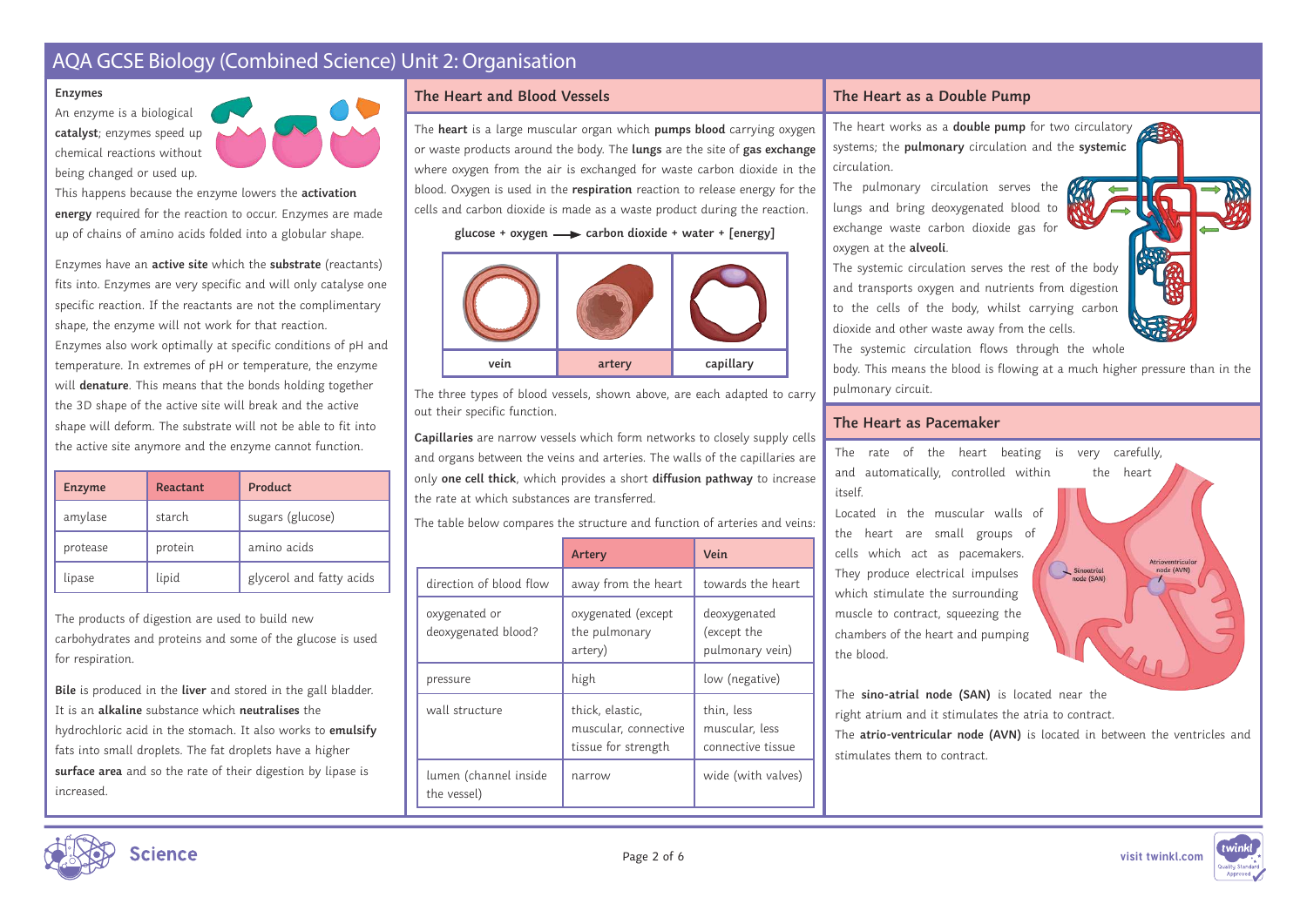Artificial pacemakers can be surgically implanted into a person if their heart nodes are not functioning correctly.



#### **Coronary Heart Disease**

**Coronary heart disease** is a condition resulting from **blockages** in the **coronary arteries**. These are the main arteries which supply blood to the heart itself and they can become blocked by build-up of **fatty deposits**.

In the UK and around the world, coronary heart disease is a major cause

#### of many deaths.

The main symptoms can include **chest pain**, **heart attack** or **heart failure**. Yet, not all people suffer the same symptoms, if any at all.

**Lifestyle factors** can increase the risk of a person developing coronary heart disease.

**Diet** – a high-fat diet (containing lots of saturated fat) can lead to higher cholesterol levels and this cholesterol forms the fatty deposits which damage and block the arteries.

**Smoking** – chemicals in cigarette smoke, including nicotine and carbon monoxide, increase the risk of heart disease. Carbon monoxide reduces the amount of oxygen which can be transported by the red blood cells and nicotine causes an increased heart rate. The lack of oxygen to the heart and increased pressure can lead to heart attacks.

**Stress** – prolonged exposure to stress or stressful situations (such as high pressure jobs) can lead to high blood pressure and an increased risk of heart disease.

**Drugs** – illegal drugs (e.g. ecstasy and cannabis) can lead to increased heart rate and blood pressure, increasing the risk of heart disease.

Alcohol – regularly exceeding unit guidelines for alcohol can lead to increased blood pressure and risk of heart disease.



## **Blood**

Blood is composed of red blood cells (erythrocytes), white blood cells and platelets, all suspended within a plasma (a tissue). The **plasma** transports the different blood cells

around the body as well as carbon dioxide, nutrients, urea and hormones. It also distributes the heat throughout the body.

**Red blood cells** transport oxygen attached to the

haem group in their structure. It has a biconcave shape to increase surface area and does not contain a nucleus so it can bind with more oxygen molecules.

**White blood cells** form part of the immune system and ingest pathogens and produce antibodies. **Platelets** are important blood clotting factors.

> **at the lungs** haemoglobin  $+$  oxygen  $\rightleftharpoons$  oxyhaemoglobin **at the cells**



The **right atrium** receives deoxygenated blood via the vena **cava**. It is then pumped down through the valves into the right ventricle. From here, it is forced up through the **pulmonary artery** towards the **lungs** where it exchanges carbon dioxide for oxygen. The oxygenated blood then enters the **left atrium** via the **pulmonary vein** and down into the left ventricle. The muscular wall of the **left ventricle** is much thicker so it can pump the blood more forcefully out of the heart and around the entire body, via the **aorta**.

The blood only flows in **one directio**n. This is because there are **valves** in the heart which close under pressure and prevent the backward flow of blood.





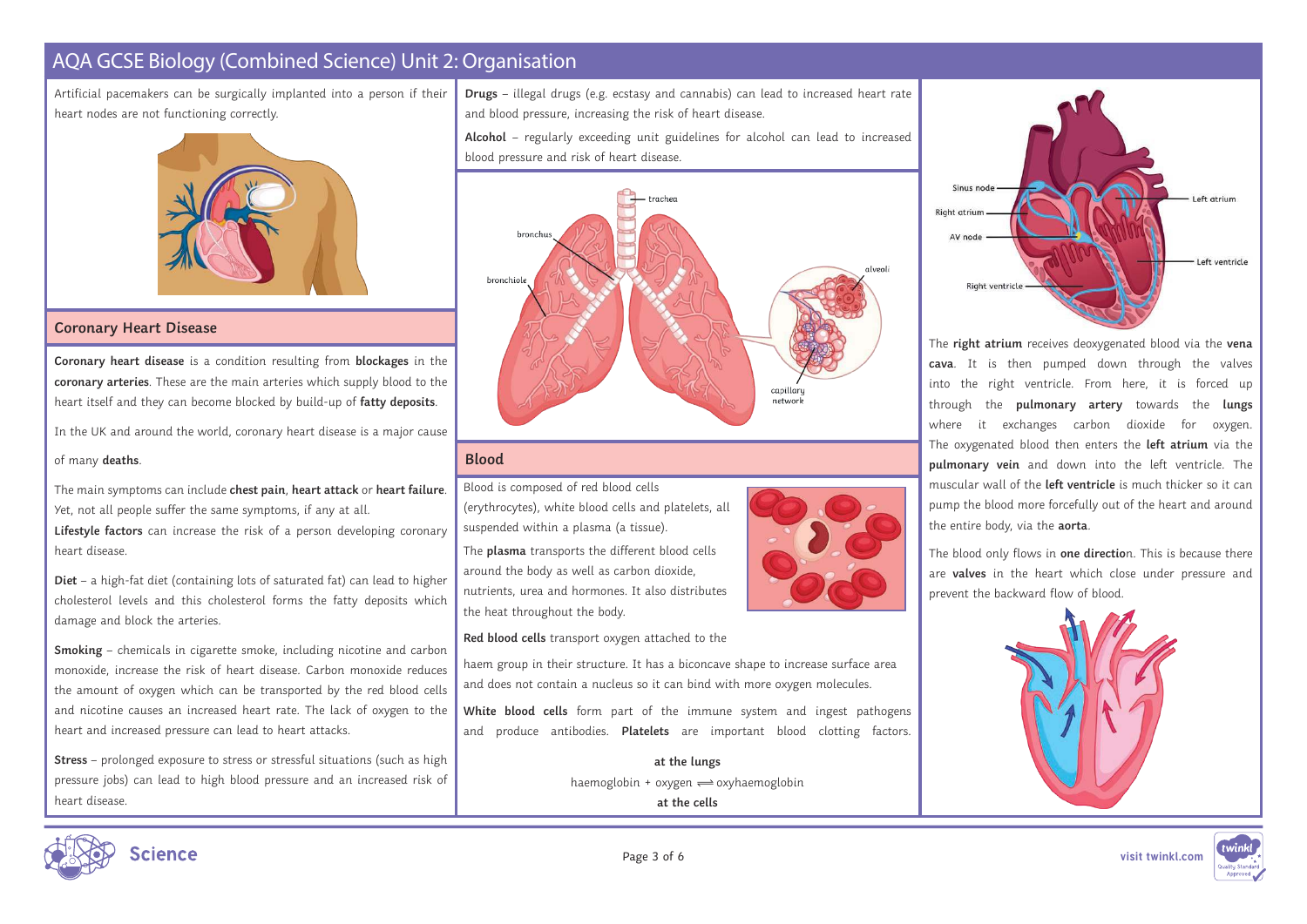| <b>AQA GCSE Biology (Combined Science) Unit 2: Organisation</b>                                                                                                                                                                                                                                                                                                                                                                                                                                                                                                                                                                                                                                                                                                                   |                                                                                                                                                                                                                                                |                                                                                                                                                                                                                                                                                                                                                                                                                                                                                                                                                                                                                                                                                                                                                                                                                                                                                                                                                                  |                                                                                                                                                                                                                                                                                                                                                                                                                                                                                                                                                                                                                                                                                                                                                                       |  |
|-----------------------------------------------------------------------------------------------------------------------------------------------------------------------------------------------------------------------------------------------------------------------------------------------------------------------------------------------------------------------------------------------------------------------------------------------------------------------------------------------------------------------------------------------------------------------------------------------------------------------------------------------------------------------------------------------------------------------------------------------------------------------------------|------------------------------------------------------------------------------------------------------------------------------------------------------------------------------------------------------------------------------------------------|------------------------------------------------------------------------------------------------------------------------------------------------------------------------------------------------------------------------------------------------------------------------------------------------------------------------------------------------------------------------------------------------------------------------------------------------------------------------------------------------------------------------------------------------------------------------------------------------------------------------------------------------------------------------------------------------------------------------------------------------------------------------------------------------------------------------------------------------------------------------------------------------------------------------------------------------------------------|-----------------------------------------------------------------------------------------------------------------------------------------------------------------------------------------------------------------------------------------------------------------------------------------------------------------------------------------------------------------------------------------------------------------------------------------------------------------------------------------------------------------------------------------------------------------------------------------------------------------------------------------------------------------------------------------------------------------------------------------------------------------------|--|
| <b>Rate Calculations for Blood Flow</b>                                                                                                                                                                                                                                                                                                                                                                                                                                                                                                                                                                                                                                                                                                                                           |                                                                                                                                                                                                                                                | Plant Tissues, Organs and Systems                                                                                                                                                                                                                                                                                                                                                                                                                                                                                                                                                                                                                                                                                                                                                                                                                                                                                                                                | <b>Root Hair Cells</b>                                                                                                                                                                                                                                                                                                                                                                                                                                                                                                                                                                                                                                                                                                                                                |  |
| The number of beats the heart performs each minute is called the<br>pulse (or heart rate).<br>It is easily measured by counting the number of beats in a given time,<br>e.g. 15s, and finding the total beats per minute.<br>Typically, a lower resting pulse rate indicates a greater level of<br>physical fitness. During exercise, and for some time after, the pulse<br>rate increases while the heart is working to provide more oxygen to<br>the muscles.<br>Cardiac output is a measure of the volume of blood pumped by the<br>heart each minute. Stroke volume is a measure of the volume of<br>blood pumped from the heart each contraction (heart beat).<br>Cardiac output (cm <sup>3</sup> /min) = heart rate (bpm) × stroke volume (cm <sup>3</sup> /beat)<br>Cancer |                                                                                                                                                                                                                                                | Leaves are plant organs and their main function is to absorb sunlight<br>energy for use in photosynthesis. Within the cells are small organelles called<br>chloroplasts which contain a green pigment called chlorophyll. This is the<br>part of the plant which absorbs the sunlight and where photosynthesis occurs.<br>sunlight<br>carbon dioxide + water -> oxygen + glucose<br>Leaves are adapted to carry out their function. Leaves are typically flat and<br>thin with a large surface area. This means they have a maximum area to<br>absorb the sunlight and carbon dioxide. The thin shape reduces the distance<br>for diffusion of water and gases.<br>Leaves contain vessels called xylem and phloem. The xylem transport water<br>and dissolved minerals toward the leaves. The phloem transport glucose and<br>other products from photosynthesis around the plant.<br>The large air spaces between the cells of the spongy mesophyll layer allow | Plants absorb water by osmosis through<br>the root hair cells of the roots. Dissolved<br>in the water are important minerals for<br>the plant's growth and development,<br>which are absorbed by active transport.<br>The root hair cells are adapted to their<br>function with the following features:<br>· Finger-like projection in the membrane increases the surface<br>area available for water and minerals to be absorbed across.<br>· The narrow shape of the projection can squeeze into small<br>spaces between soil particles, bringing it closer and reducing<br>the distance of the diffusion pathway.<br>· The cell has many mitochondria, which release energy required<br>for the active transport of some substances.                               |  |
| Cancer is the result of uncontrolled cell growth and division.<br>The uncontrolled growth of cells is called a tumour.                                                                                                                                                                                                                                                                                                                                                                                                                                                                                                                                                                                                                                                            |                                                                                                                                                                                                                                                | for the diffusion of gases. Carbon dioxide enters the leaves and oxygen exits<br>the leaves.                                                                                                                                                                                                                                                                                                                                                                                                                                                                                                                                                                                                                                                                                                                                                                                                                                                                     | <b>Xylem and Phloem</b>                                                                                                                                                                                                                                                                                                                                                                                                                                                                                                                                                                                                                                                                                                                                               |  |
| <b>Benign Tumour</b><br>• Usually grows slowly.<br>• Usually grows within<br>a membrane and can<br>be easily removed.<br>Does not normally grow back.<br>· Does not spread around the body.<br>Can cause damage to organs<br>and be life-threatening.                                                                                                                                                                                                                                                                                                                                                                                                                                                                                                                             | <b>Malignant Tumour</b><br>· cancerous<br>• Usually grows rapidly.<br>• Can spread around<br>the body, via the<br>bloodstream.<br>• Cells can break away and<br>cause secondary tumours<br>to grow in other areas of<br>the body (metastasis). | palisade layer<br>waxy cuticle<br>upper epidermis<br>xylem<br>lower epidermis<br>spongy mesophyll<br>guard cells<br>stomata<br>The guard cells are specially adapted cells located on the underside of the leaf.<br>They are positioned in pairs, surrounding the stomata (a small opening in the<br>epidermis layer). The guard cells change shape to open and close the stomata,<br>controlling the rate of gas exchange in the leaf.                                                                                                                                                                                                                                                                                                                                                                                                                                                                                                                          | Xylem vessels transport water through<br>the plant, from roots to leaves.<br>They are made up of dead, lignified<br>cells, which are joined end to end<br>$\dot{\mathbb{I}}$<br>with no walls between them, forming<br>a long central tube down the middle.<br>The movement of the water, and<br>dissolved minerals, along the xylem is<br>in a transpiration stream.<br>Xylem vessels also provide support and strength to the plant<br>structure. They are found in the middle of roots so they<br>aren't crushed within the soil. They are found in the middle<br>of the stem to provide strength and prevent bending. In the<br>leaves, they are found in vascular bundles alongside the<br>phloem and can be seen as the veins which network across<br>the leaf. |  |
| <b>Science</b>                                                                                                                                                                                                                                                                                                                                                                                                                                                                                                                                                                                                                                                                                                                                                                    |                                                                                                                                                                                                                                                | Page 4 of 6                                                                                                                                                                                                                                                                                                                                                                                                                                                                                                                                                                                                                                                                                                                                                                                                                                                                                                                                                      | twinkl<br>visit twinkl.com                                                                                                                                                                                                                                                                                                                                                                                                                                                                                                                                                                                                                                                                                                                                            |  |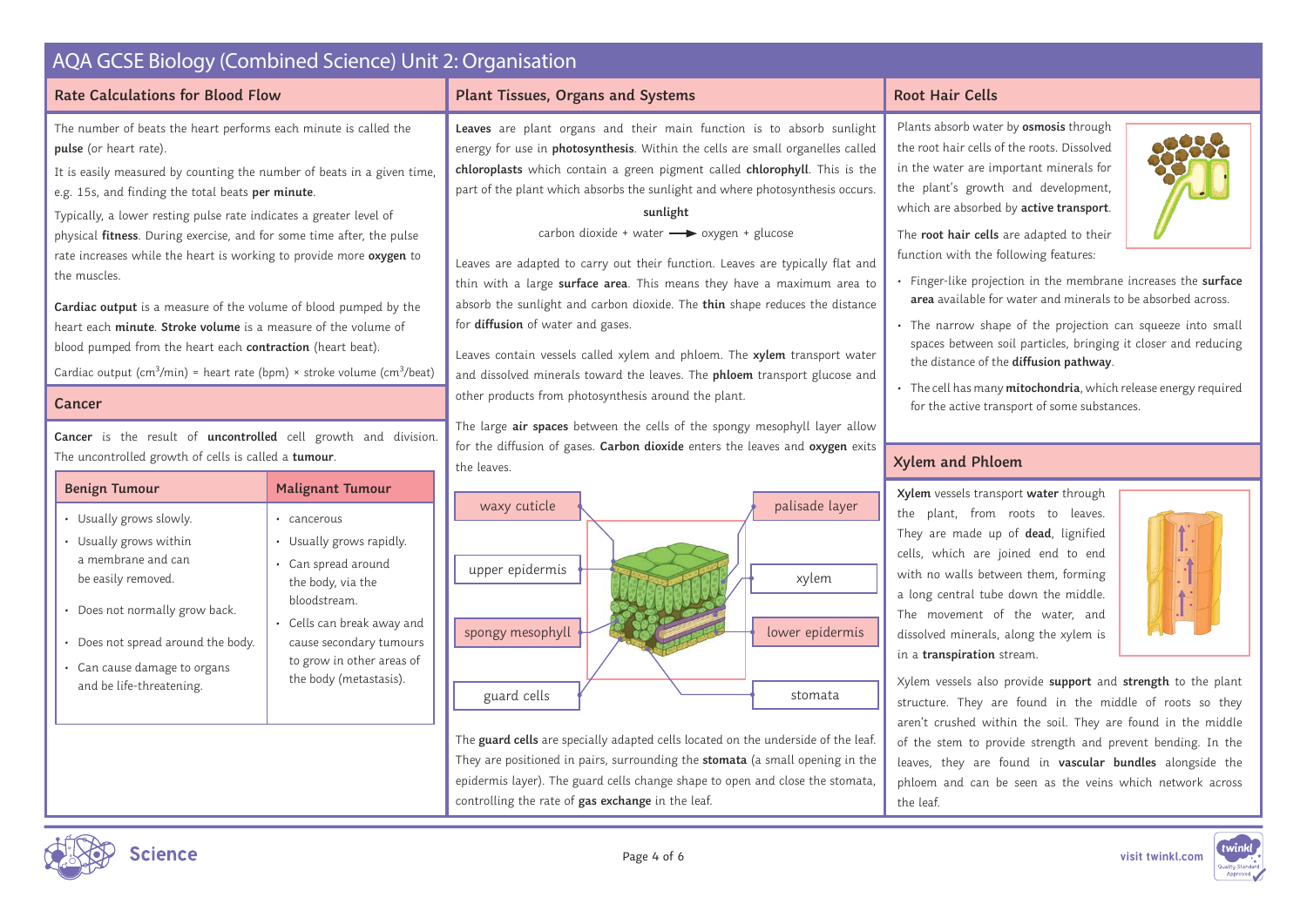**Phloem** vessels transport **food** such as dissolved sugars and glucose from photosynthesis. The food is transported around the plant to where growth is occurring (root and shoot tips), as well as to the organs which store the food. The transport occurs in **all directions** throughout the plant. The cells making up the phloem tube are **living**, with small holes in the walls where the cells are joined.



#### **Transpiration and Translocation**

**Transpiration** is the loss of water, by **evaporation** and **diffusion**, from the leaves of the plant. Water is a cohesive molecule and as it evaporates, there is less water in the leaf, so water from further back moves up to take its place. This, in turn, draws more water with it. This is the **transpiration stream**.

**Transpiration** occurs naturally as there is a tendency for water to diffuse from the leaves (where the concentration is relatively high) to the air around the plants (where the concentration is relatively low), via the **stomata**.

**Environmental factors** can change the rate at which transpiration occurs:

- Increased **light intensity** will increase the rate of transpiration because light stimulates the stomata to open. The leaf will also be warmed by the sunlight.
- Increased **temperature** will cause the water to evaporate more quickly and so increase the rate of transpiration.
- Increased **humidity** (moisture in the air) will reduce the rate of transpiration. Whereas if the air becomes drier, the rate increases. A greater concentration gradient will increase the rate of diffusion.
- If the wind speed increases, then the rate of transpiration also increases. This is because as the water surrounding the leaves is moved away more quickly, the concentration gradient is increased.
- If the water content in the soil is decreased, then the rate of absorption in the roots decreases. This causes the stomata to become flaccid and close, reducing transpiration. If the loss of turgor affects the whole plant, then it will wilt.

#### **Disease Interactions**

Having one type of illness can often make a person more susceptible to another type of illness:

 $\cdot$  immune disorders  $\longrightarrow$  increased risk of infectious disease

• viral infection of cells  $\longrightarrow$  increased risk of cancer

 $\cdot$  immune reactions  $\longrightarrow$  can trigger allergies

• very poor physical health  $\longrightarrow$  increased risk of depression or other mental illness 

There can often be correlations between some factors and types of illness or specific diseases.

For example, in the graph shown to the right, there is a positive correlation between the number of cigarettes smoked and the number of lung cancer deaths.

However, there are other factors which can contribute to the development of lung cancer e.g. working with asbestos, genetic predisposition.

This means that although the evidence in the graph gives a strong indication that smoking is a cause of lung cancer, it cannot be stated that 'smoking will cause lung cancer'. Not every person who smokes will develop lung cancer and not every person who develops lung cancer will be a smoker.

Therefore, it can be stated that **smoking increases the risk of lung cancer**.

### **Health and Disease**

Health is the state of being free from *illness* or disease. It refers to **physical** and **mental** wellbeing.

Disease and lifestyle factors, such as diet, stress, smoking, alcohol consumption and the use of illegal drugs, can all impact the health of a person.

Some conditions are associated with certain lifestyle choices:

- Liver conditions are associated with poor **diet** and prolonged excessive **alcohol** consumption.
- Lung cancer is associated with **smoking**.
- Memory loss, poor physical health and hygiene are associated with the use of illegal or recreational **drugs**.
- Obesity and diabetes are associated with poor diet.
- Anxiety and depression are associated with **stress** and prolonged excessive alcohol consumption.